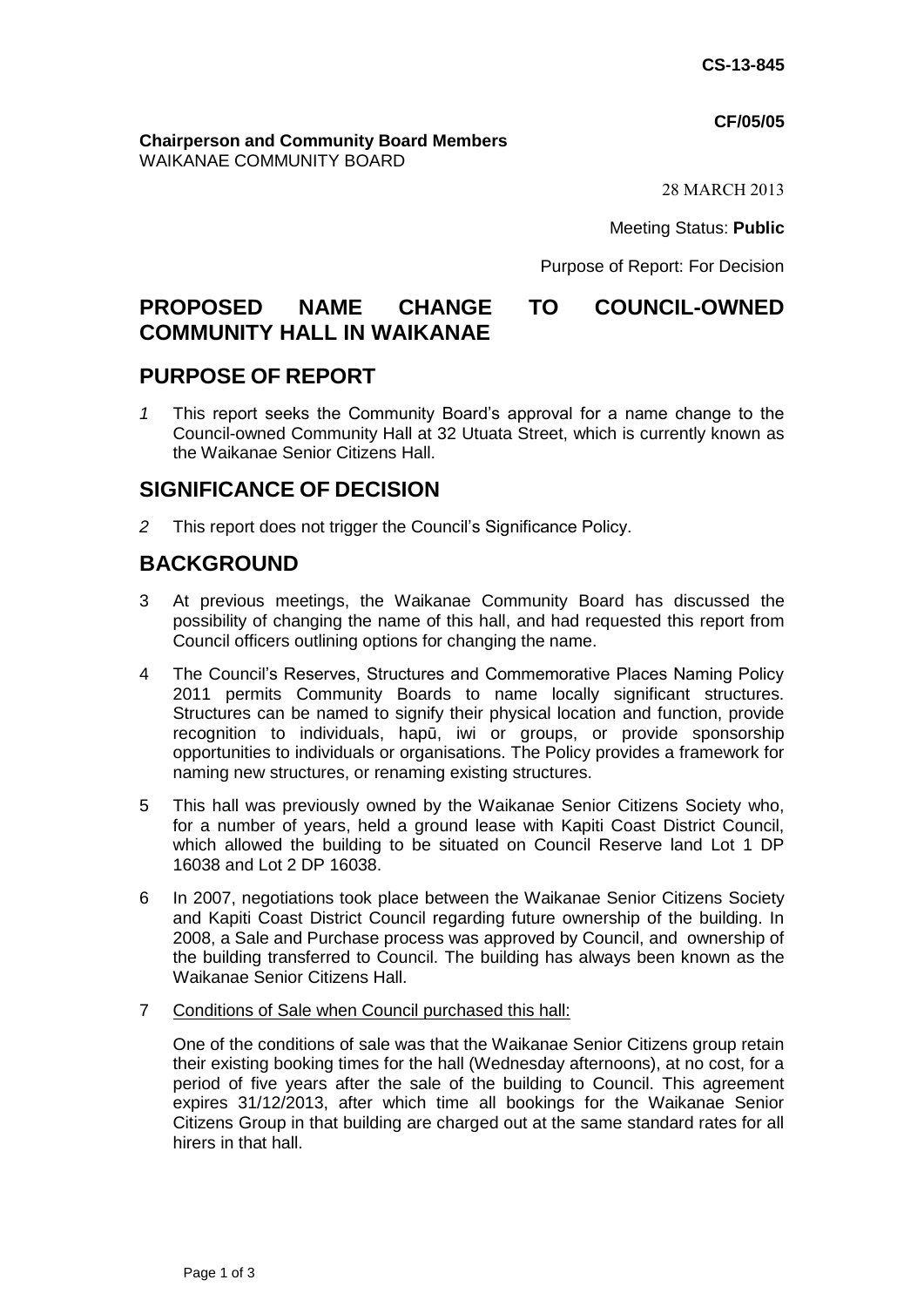As this was the only condition relating to the hall that was part of the agreement at the time of sale, there are no other conditions in relation to the original Sale & Purchase Agreement that would prevent the Community Board changing the name of this building.

8 A diverse range of community groups use this facility for a variety of uses.

# **CONSIDERATIONS**

#### **Issues**

- 9 The Council's Reserves, Structures and Commemorative Places Naming Policy 2011 states a number of points should be considered when selecting a name. The relevant points listed in the policy are:
	- the proposed name has direct relevance to the site;
	- the history, character, landscape, flora and fauna of the site;
	- names that reflect a botanical, ecological, geographical or geological element;
	- the function (or functions) of the structure;
	- the historical and/or cultural connections to tangata whenua or individuals from the community.
- 10 The following name has been proposed by the Waikanae Community Board:
	- Waikanae Community Centre

### Financial Considerations

11 It would be appropriate to have a formal naming ceremony and appropriate signage will be required for the hall to reflect any name change. These costs will be met from existing budgets.

#### Legal Considerations

12 There are no legal considerations to be considered.

#### **Delegation**

13 The Waikanae Community Board has Delegated Authority to consider this issue under Part D 'Community Boards' of the Governance Structure:

Naming Reserve, Structures and Commemorative places.

*10.22 With reference to the Reserves, Structures and Commemorative Places Naming Policy 2011, authority to receive requests from the community, or put forward names, regarding specific names of reserves, structures and commemorative places for input to the staff report.* 

*10.23 Authority to approve or reject officer recommendations in respect of such names.*